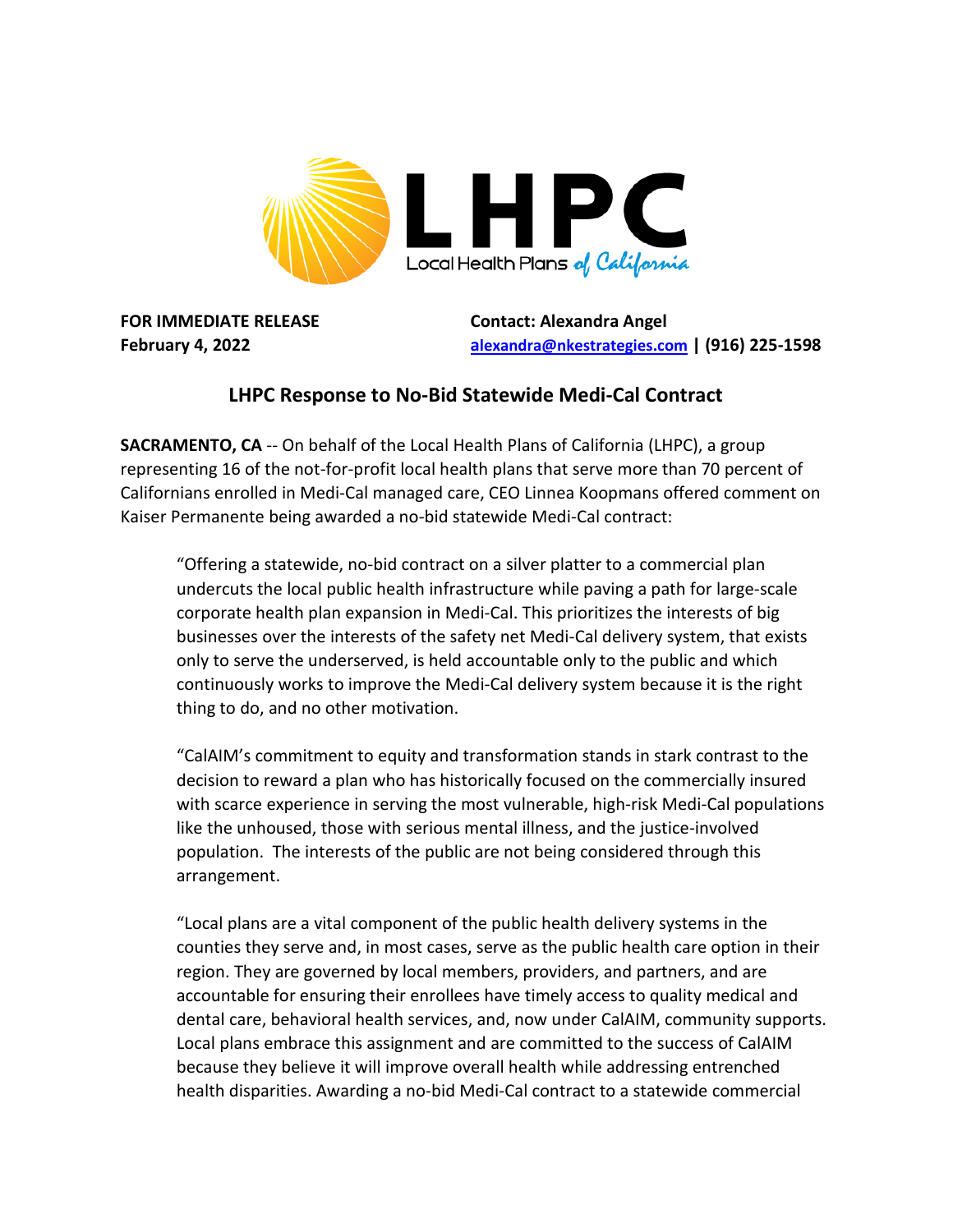plan with a track record of limited enrollment, limited access to behavioral health and community support benefits not only conflicts with the intent and goals of CalAIM but undermines publicly organized health care."

"Kaiser's claims of capacity limitations rings hollow considering their capacity for Covered California, Medicare, and private industry enrollment. Apparently, in Medi-Cal they just don't have capacity for the people with the most need. The infirmity of the logic behind this decision is apparent.

"Contrary to what is being said, continuity of care for Kaiser exists today. In areas where Kaiser has chosen to participate in the Medi-Cal delivery system, members who becomes eligible for Medi-Cal have the choice to select Kaiser through their local plan. No change is necessary to preserve continuity of care. Kaiser has had and could continue to have the opportunity to participate in Local Plan networks and should be required to do so.

"If there had been a public process, it would have examined disruption to the existing local public health care infrastructure of medical, behavioral and social supports. It would require the contractor to willingly accept Medi-Cal enrollees regardless of their health care needs."

###

## **BACKGROUND:**

- Nearly all California's local Medi-Cal plans are publicly organized, created through local ordinances and governed by public boards. They are subject to a high degree of transparency and public accountability. Most local plans are the public health care option in their region.
- Local plans directly reinvest their revenue in their communities. They were early adopters of the types of social supports required in CalAIM and have advocated for the inclusion of all eligible individuals, regardless of their immigration status.
- Approximately 60% of the total Kaiser subcontracted members are children and adults while less than 4% are seniors and person with disability members without full Medicare benefits, these individuals have some of the highest health care needs and Kaiser has not been willing to serve them equitability across the state. (Note: Kaiser serves more SPDs with full Medicare benefits; no coincidence given that Medicare is a more profitable line of business).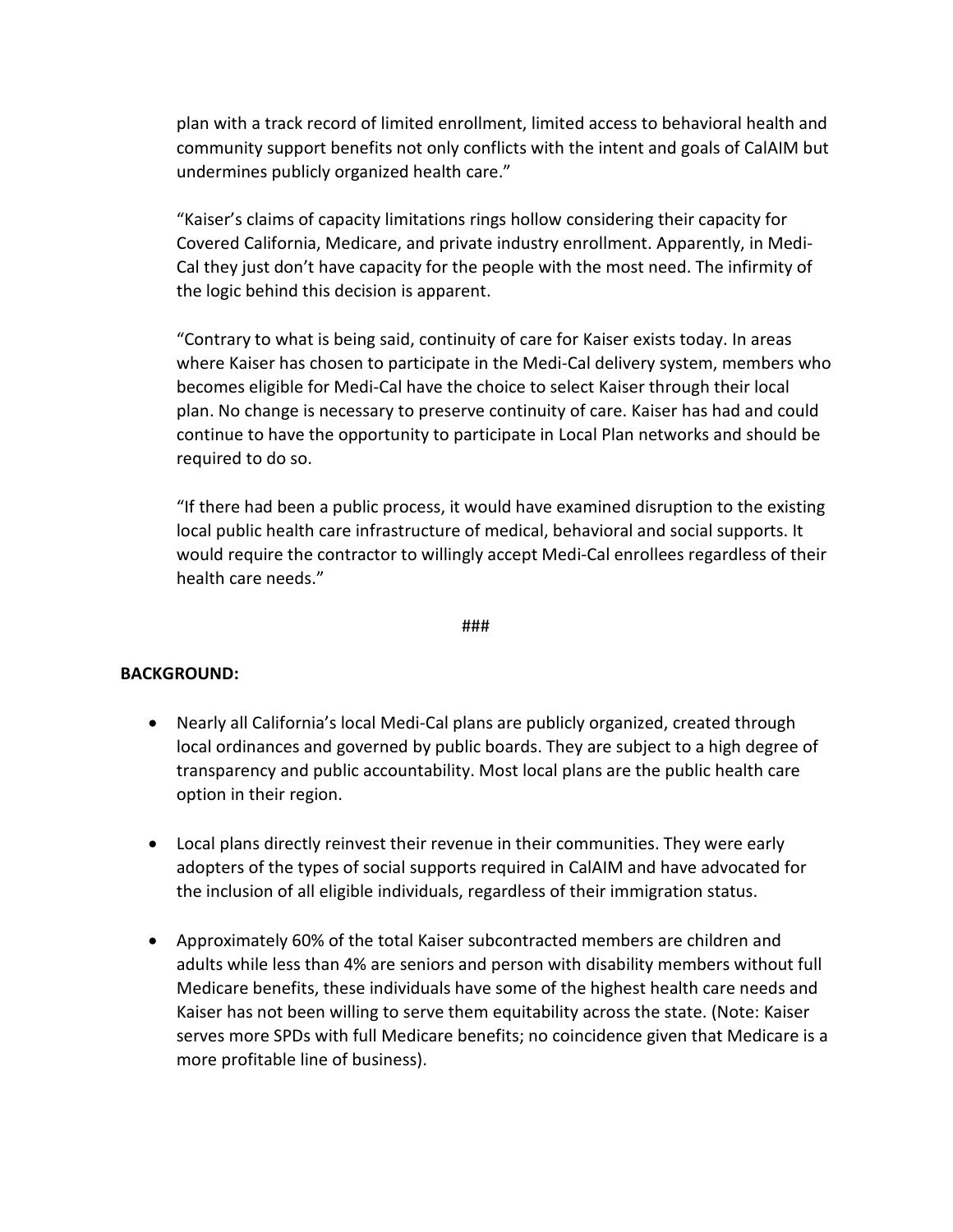- The closed-door deal that was reached between the state and Kaiser would strip approximately 11% of local plans in the counties in which Kaiser operates, however, in some counties this means stripping 20% to 30% of local plan membership.
- Medi-Cal rates and financing is highly complex, but this approach impacts local plan finances in the following ways:
	- o Kaiser's Medi-Cal membership includes individuals who had commercial coverage before their Medi-Cal eligibility or who have a family member with Kaiser coverage. These restrictions on Kaiser's Medi-Cal enrollment leaves them with relatively low-risk, low-cost Medi-Cal enrollment. As a result, local plans will carry an even higher percentage of high acuity enrollees, who need high-cost care and supports.
	- o In two-plan counties, Medi-Cal averages rates between each plan. This average rate comprises the vast majority of the rate the plan is paid. This results in plans with higher rates for having enrollees with higher health care expenses transferring funds to the plans with the lower risk enrollment. With Kaiser's enrollment limitations, they are virtually guaranteed that lower risk population and will financially benefit.
- Gov. Newsom has prioritized behavioral health with a record \$13 billion investment and Medi-Cal plays a significant role in supporting that care, particularly through CalAIM. Kaiser's inability to offer adequate access to mental health services is well known.
	- o Last fall, Kaiser therapists said in an open letter, "As providers, it is devastating for us to acknowledge that the ethical care and accessibility needed to best serve our patients is not what we are able to provide -- far from it."
- Local plans have had to supplement Kaiser's limited Community Support benefits under CalAIM. Under this direct contracting arrangement, Kaiser will be required to provide Community Supports at the same level as other plans. However, is unclear the extent to which these services will be provided given Community Supports target members with the highest levels of acuity and social needs who will continue to be underrepresented in Kaiser's membership.
- In some regions, Kaiser's network is very limited with clinic locations in only a few cities within the region. Medi-Cal enrollees will be forced to travel farther to get their care.